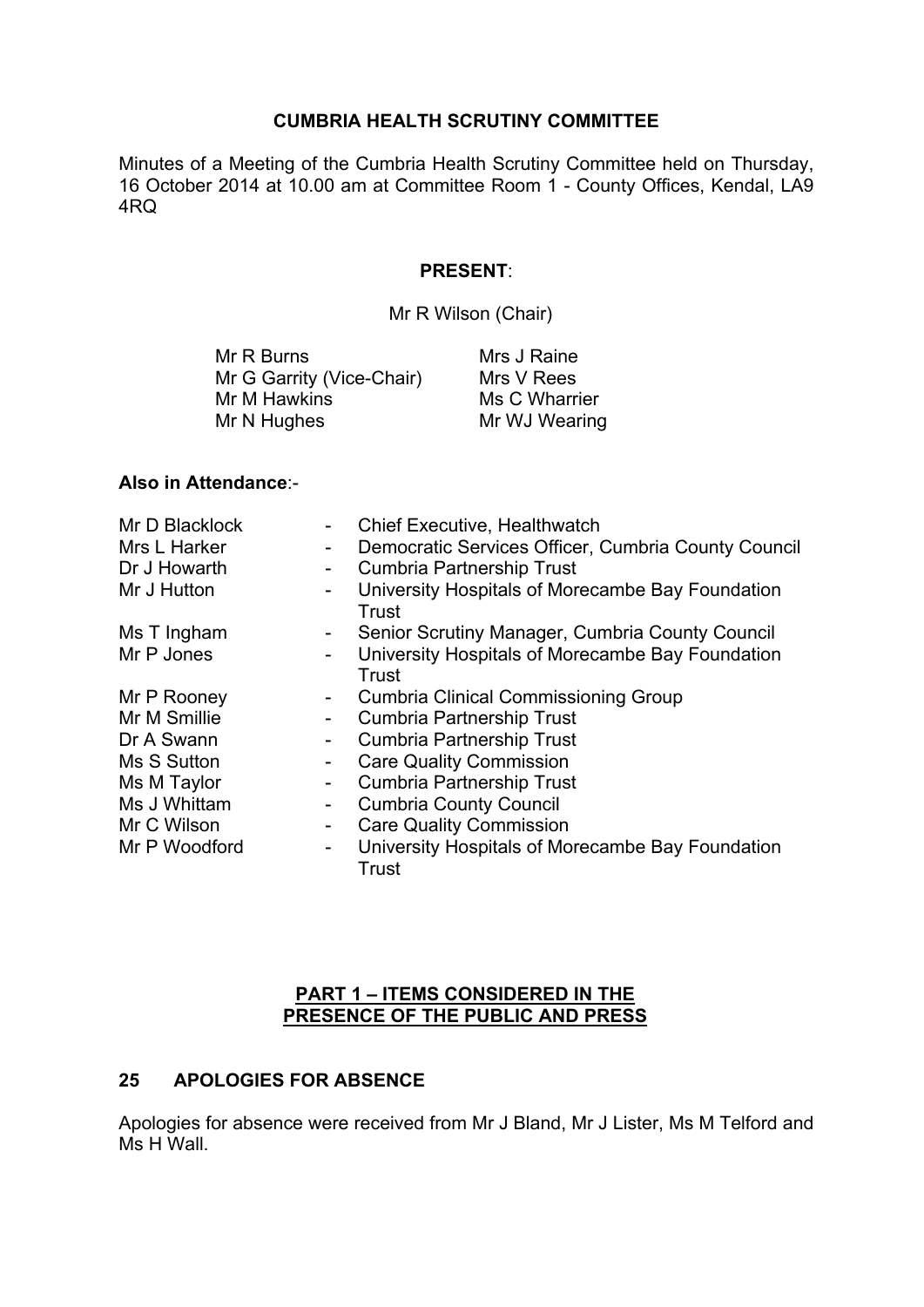# **26 MEMBERSHIP OF THE COMMITTEE**

It was noted that Mr W Wearing had been replaced by Mr J Lister as a member of the Committee for this meeting only.

### **27 DISCLOSURES OF INTEREST**

There were no disclosures of interest on this occasion.

## **28 EXCLUSION OF PRESS AND PUBLIC**

**RESOLVED**, that the press and public be not excluded from the meeting for any items of business.

### **29 MINUTES**

A discussion took place regarding the prohibition of smoking in children's public play areas and it was suggested that an exchange of correspondence should take place on this matter with the local parish councils and Cumbria Association of Local Councils. It was agreed that the situation should be monitored in future.

**RESOLVED**, that the minutes of the meeting held on 16 July 2014 be agreed as a correct record and signed by the Chair.

## **30 CUMBRIA PARTNERSHIP TRUST - COTTAGE HOSPITAL MEALS**

*(Dr J Howarth, Mr M Smillie and Ms M Taylor attended for this item of business).*

The Committee received a report regarding hospital meals services and how they were being adapted to best meet the needs of patients using existing resources.

Members were informed that as well as the nine community hospitals the Trust also provided inpatient services at the three acute hospital sites in Kendal, Whitehaven and Barrow-in-Furness and also their largest mental health campus at Carleton Clinic in Carlisle. The Committee were given an overview of current arrangements and it was explained that each site was different in scale with some having cooks on site covering most lunch and dinner times and others pre-prepared meals which had been made elsewhere.

The Trust explained that whilst the Patient Lead Assessment of the Care Environment (PLACE) scores were generally good and no significant issues had been highlighted with the meals services there were, however, a number of challenges which they would be seeking to address which included:-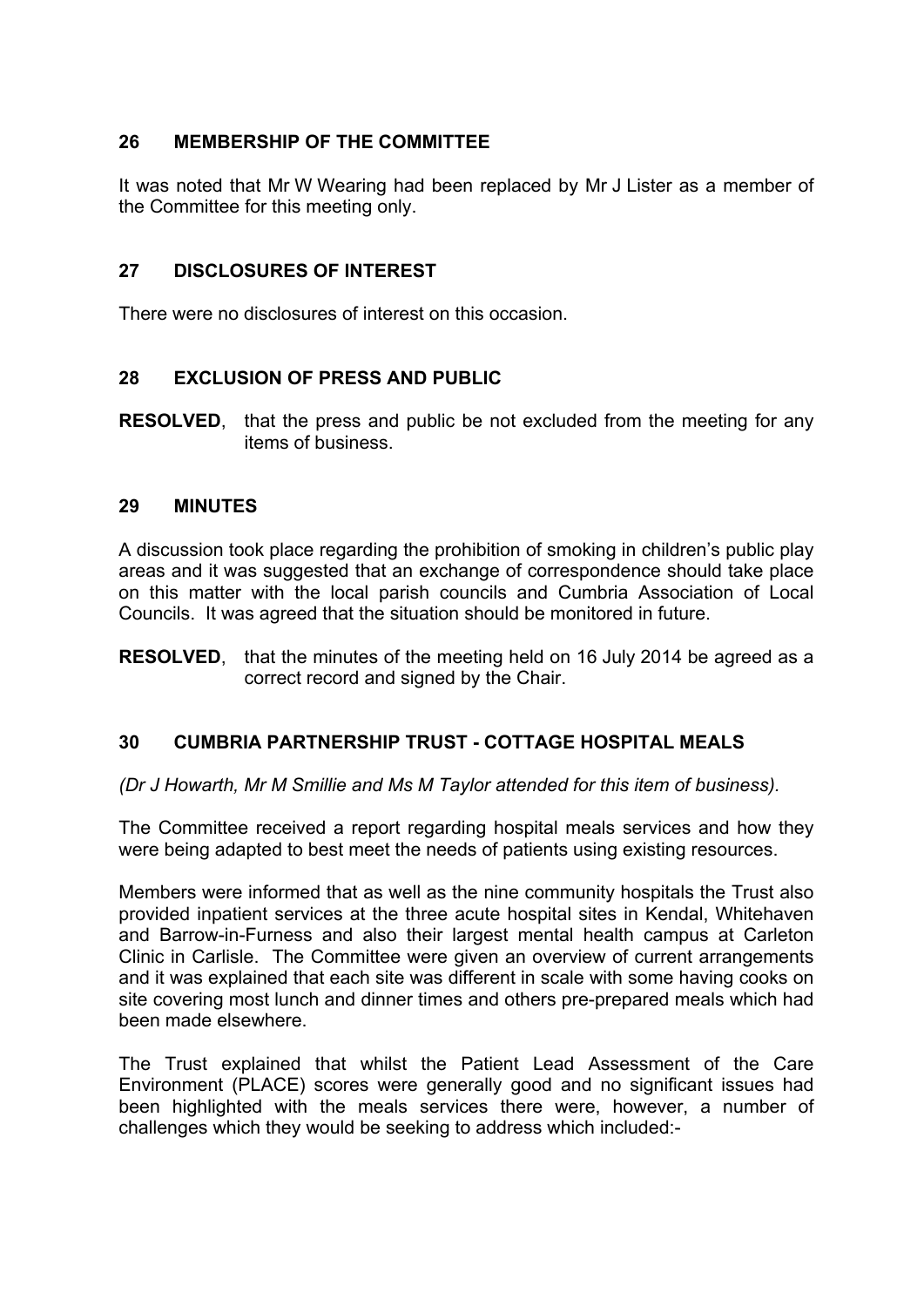- $\triangleright$  Food safety and compliance
- $\triangleright$  Patient nutrition
- $\triangleright$  Sustainability

The Committee were informed that increasing efficiencies needed to be made in order to keep community hospitals open, therefore, there was the need to centralise the provision of food services but emphasised that catering staff would continue to be based in all locations and snacks would still be provided for patients.

The Trust appreciated the concerns of the public but emphasised their commitment to engage with communities and also invited the Committee to sample their food. It was explained that Healthwatch would be meeting with the Trust to discuss the feedback they had received during a public engagement exercise.

A Member asked about the possibility of using resources which provided community meals for the local authority and it was confirmed that this had been investigated initially but the Trust would be happy to look at this again.

In conclusion the Committee were informed that the Trust would be aiming to provide community hospitals with a good, sustainable and consistent meals service that was well governed and most of all provided patients with the right nutrition.

**RESOLVED**, that

- (1) the report be noted;
- (2) an update be made to a future meeting of the Committee.

## **31 HEALTHWATCH UPDATE**

*(Mr D Blacklock attended for this item of business)*.

The Committee were provided with a summary of the Healthwatch Cumbria knowledge in relation to people's experiences of:-

- $\triangleright$  Mental Health Services
- $\triangleright$  Community Hospital Meals
- Cancer Services

together with a brief update on the other current operational and engagement activity.

#### (a) **Mental Health Services**

The Committee were informed that an extensive survey had been undertaken of mental health service users, their carers and families and of providers to inform the development of the emerging Mental Health Commissioning Strategy for Adults (a copy of the full report was appended to the report). Emerging trends were highlighted in:-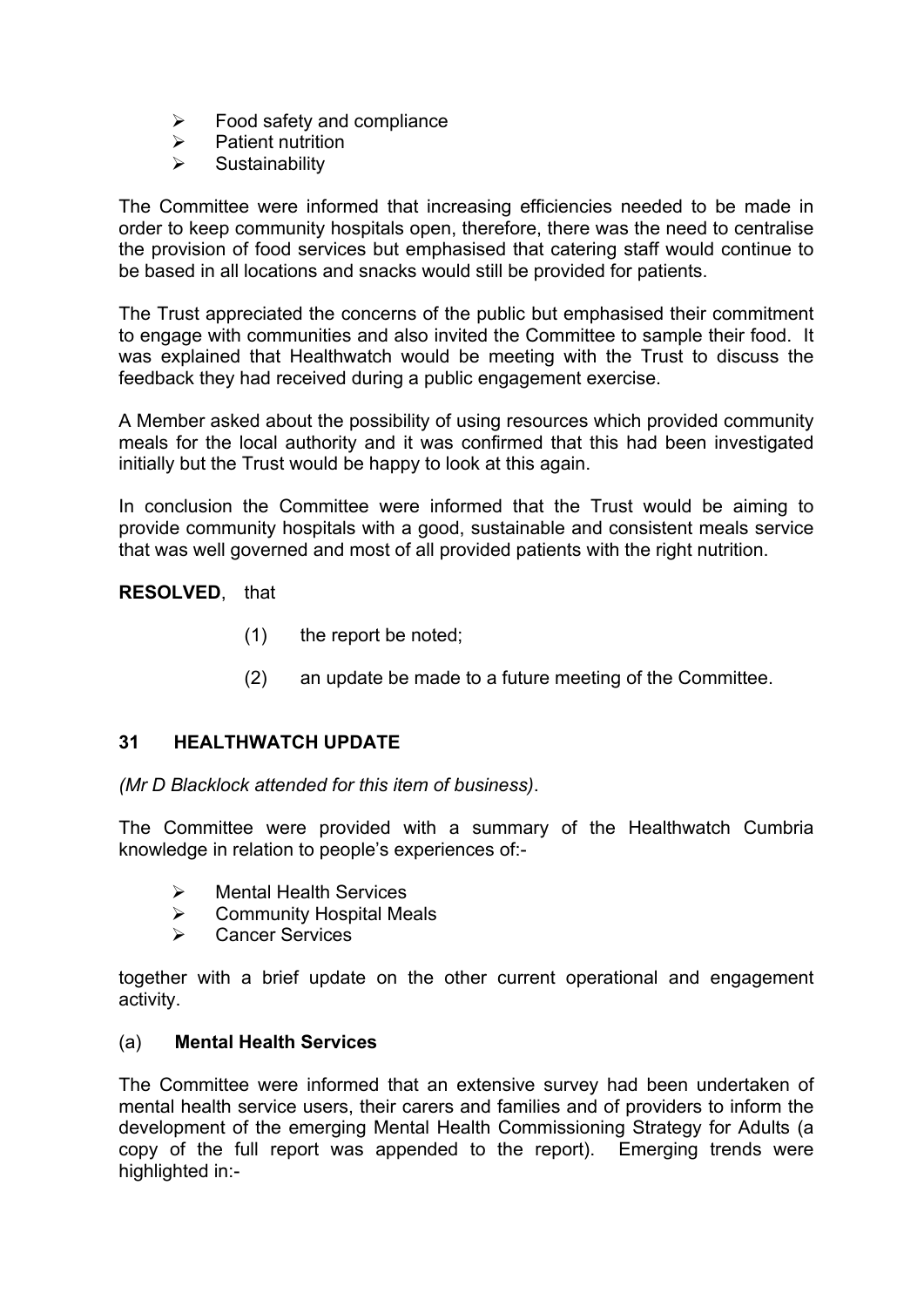- $\triangleright$  Perceived access to mental health services
- $\triangleright$  Prioritised service for improvement
- $\triangleright$  GP services
- $\triangleright$  First step services
- $\triangleright$  Community mental health teams
- $\triangleright$  Crisis teams
- Inpatient services

A concern was raised regarding the number of in-patient care complaints and was informed that due to confidentiality it was difficult to find out specific reasons but suggested that this be discussed again at a future meeting.

Mental Health Services was discussed in more detail later in the meeting (minute 32 – Mental Health Services) refers.

#### (b) **Cancer Services Review**

The Committee were informed that Healthwatch Cumbria had received concerns at district meetings, during engagement sessions and at roadshows about the varying levels of service provided by all cancer services in Cumbria. Additionally, they were also aware of complaints being brought against services through the Independent Advocacy Service for NHS Complaints.

The nature of complaints and concerns were varied and included:

- Failure to diagnose
- Late diagnosis
- Chemotherapy being unavailable
- Radiotherapy being unavailable locally
- Patient records being mislaid causing delays in treatment
- Poor co-ordination of services between Trusts and community services

Members were informed that mislaying of patients records was not limited to one Trust and the Clinical Commissioning Group were investigating those issues.

In order to explore the concerns in more detail Healthwatch Cumbria had set up a Task and Finish Group to specifically focus on Cancer Services and had designed and widely circulated a survey to capture and analyse current experiences.

The Committee raised their concerns at the nature of all the complaints and asked that an update from the Task and Finish Group be provided at a future meeting.

#### (c) **Complaints**

The Committee were informed that the Task and Finish Group which Healthwatch Cumbria had set up to look at complaints had embarked on phases 2 and 3 of their work which focussed on complainants' experience of complaints handling and the services approach to embedding and sharing learning and improvements within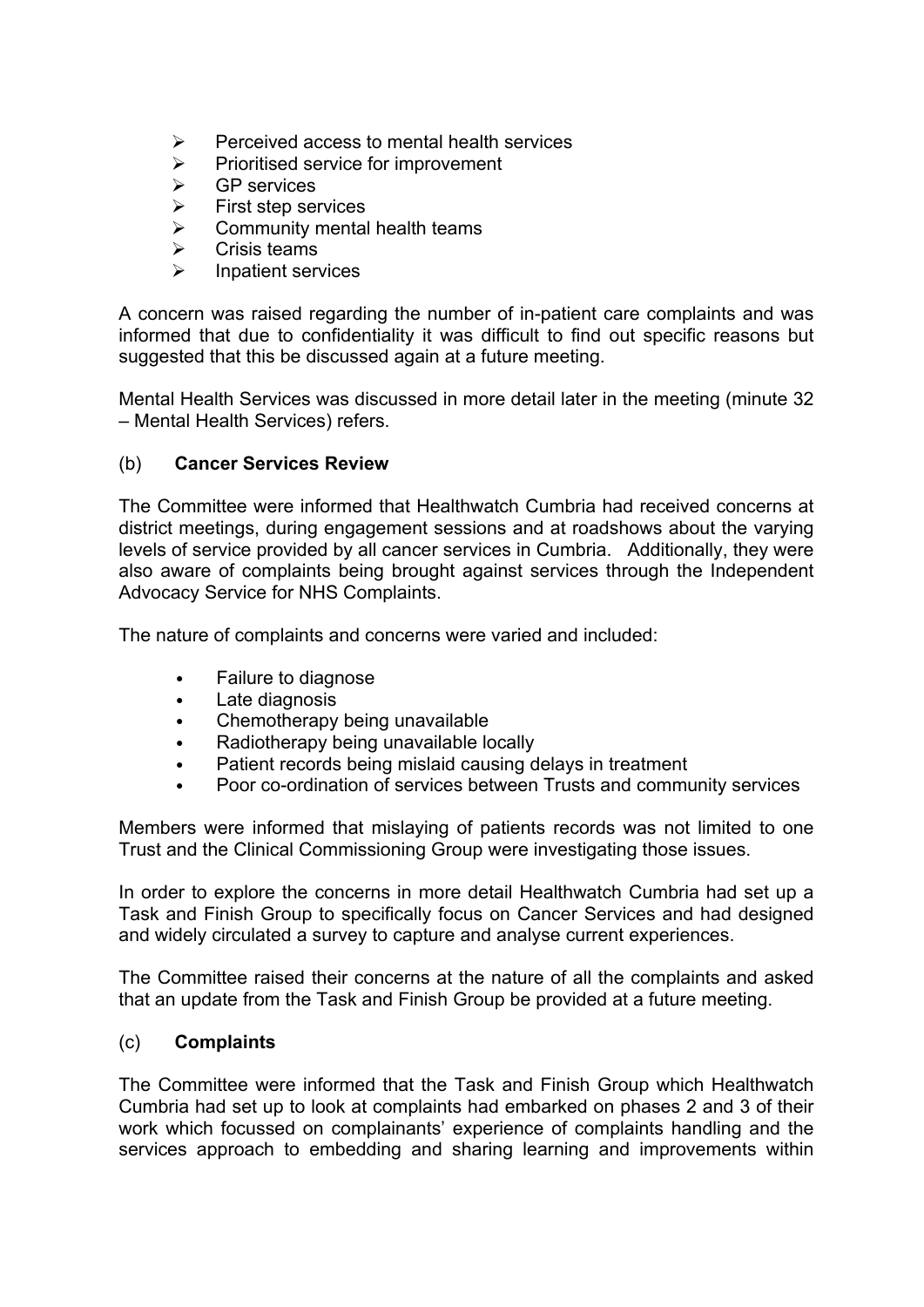their respective organisations. It was agreed to discuss complaints further at a future meeting.

**RESOLVED**, that

- (1) the report be noted;
- (2) an update on Cancer Services Review be made to a future meeting;
- (3) a report on complaints be discussed at a future meeting.

## **32 MENTAL HEALTH SERVICES**

*(Mr M Smillie, Dr A Swann, Ms M Taylor and Mrs J Whittam attended for this item of business).*

The Committee received a presentation on the Mental Health Review. The national picture was outlined to Members as follows:-

- $\triangleright$  Mental illness was the largest single cause of disability and represented 23% of the national disease burden in the UK.
- $\triangleright$  There was a very significant overall treatment gap in mental healthcare in England, with about 75% of people with mental illness receiving no treatment at all.
- $\triangleright$  There was an unacceptable large 'premature mortality gap': people with mental illness die on average 15-20 years earlier than those without, often from avoidable causes.
- $\triangleright$  Despite a welcome policy focus on mental illness, there had been a realterms fall in investment of resources in mental health services in England since 2011.

It was explained that the Cumbria review focussed on treatment, recovery and rehabilitation and had been commissioned jointly and undertaken by the Centre for Mental Health who had visited, observed, interviewed and reported.

The next steps would involve a whole system response with the creation of a Mental Health Partnership Group formed in partnership with commissioners, providers and people who used services and their carers. The key objectives were:-

- $\triangleright$  Oversee the development and continuous review of the Cumbria Mental Health Strategy.
- Ensure national policies and best practices are delivered across all providers of mental health services.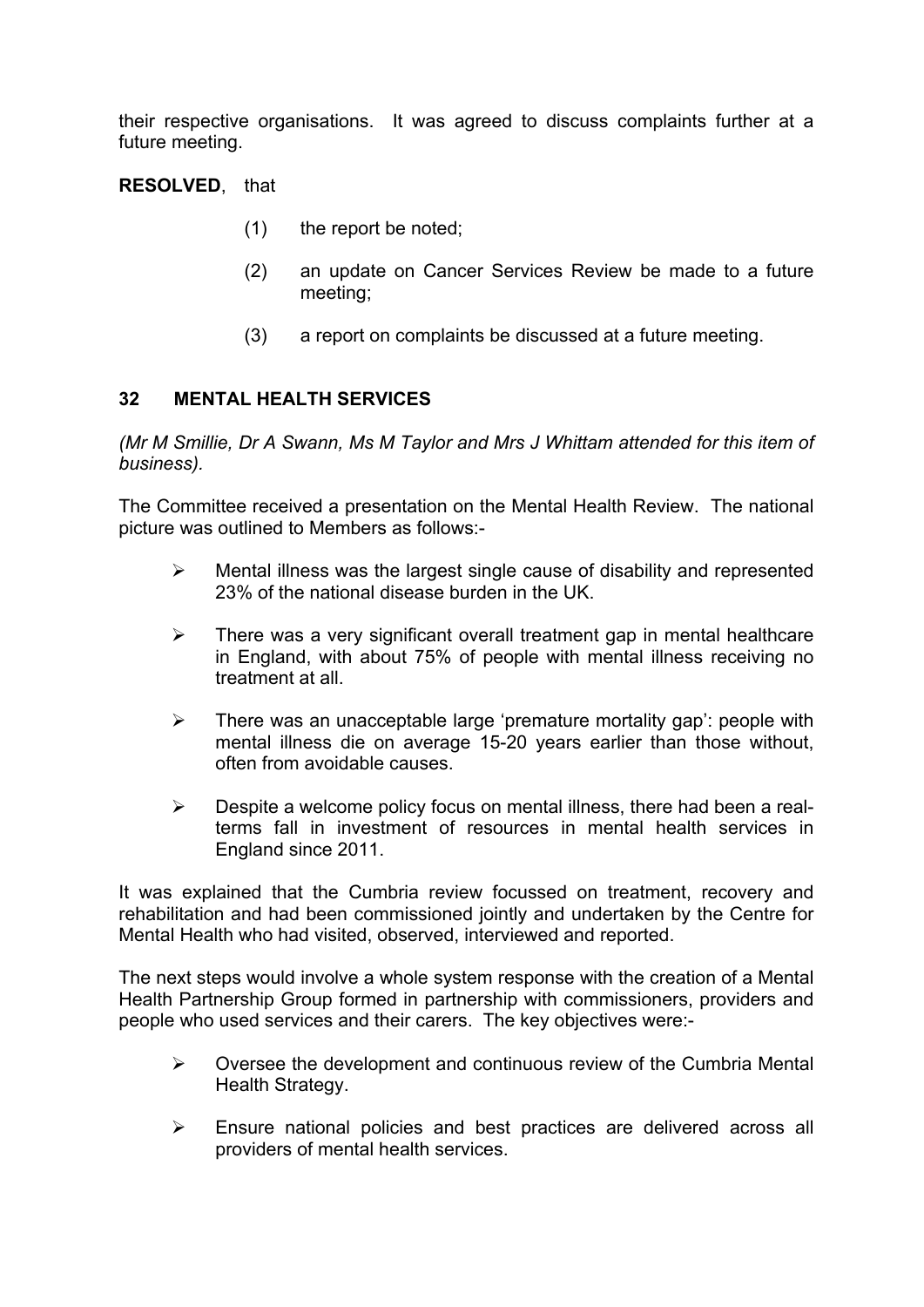- $\triangleright$  Identify the priorities for improvement and have oversight of the improvement programme.
- $\triangleright$  Provide opportunities for users, carers and families to have a voice and be listened to.

An in-depth discussion then took place on Mental Health Services.

The Committee were informed by Healthwatch Cumbria that Best Life Wellbeing Network had carried out an extensive survey of mental health service users, their carers and families and of providers to inform the development of the emerging Mental Health Commissioning Strategy for Adults and their report (referred to at agenda item 7 – Healthwatch Update (minute no 31 refers) provided an extract from the report.

Concerns were raised regarding the lack of therapies available through the First Step Services and it was agreed that improvements were necessary.

The Cumbria Partnership Trust informed the Committee that since the review major efforts had been made to improve key elements which were highlighted in the report. One of the key themes was capacity within resource and it was agreed that more collaborative working with  $3<sup>rd</sup>$  sector organisations was necessary.

A discussion took place regarding the amalgamation of budgets and Members were informed that Cumbria County Council and the Clinical Commissioning Group were in the process of pooling mental health budgets to help achieve the right outcome.

A concern was raised regarding the number of people with mental illness receiving no treatment at all and Members were assured that work was being undertaken to reduce waiting times etc. It was emphasised that GPs also required continuous support and in response to a query regarding psychiatric nurses being attached to GPs to help the crisis team they were informed that every effort was being made to ensure resources were available at the right place. It was acknowledged that an increase in the liaison service was required to help ensure that the crisis team was used more appropriately.

A concern was raised regarding the lack of mental health services being available in the core team and it was agreed that this was a significant oversight and should be included in the team.

The Committee referred to benchmarking information and were informed that the issues recognised locally were not uncommon nationally. It was agreed to provide the Committee with benchmarking statistics.

The Trust informed Members that they had good joint commissioning guides and were meeting with commissioners to look at those. The Committee requested that further information be made available at a future meeting.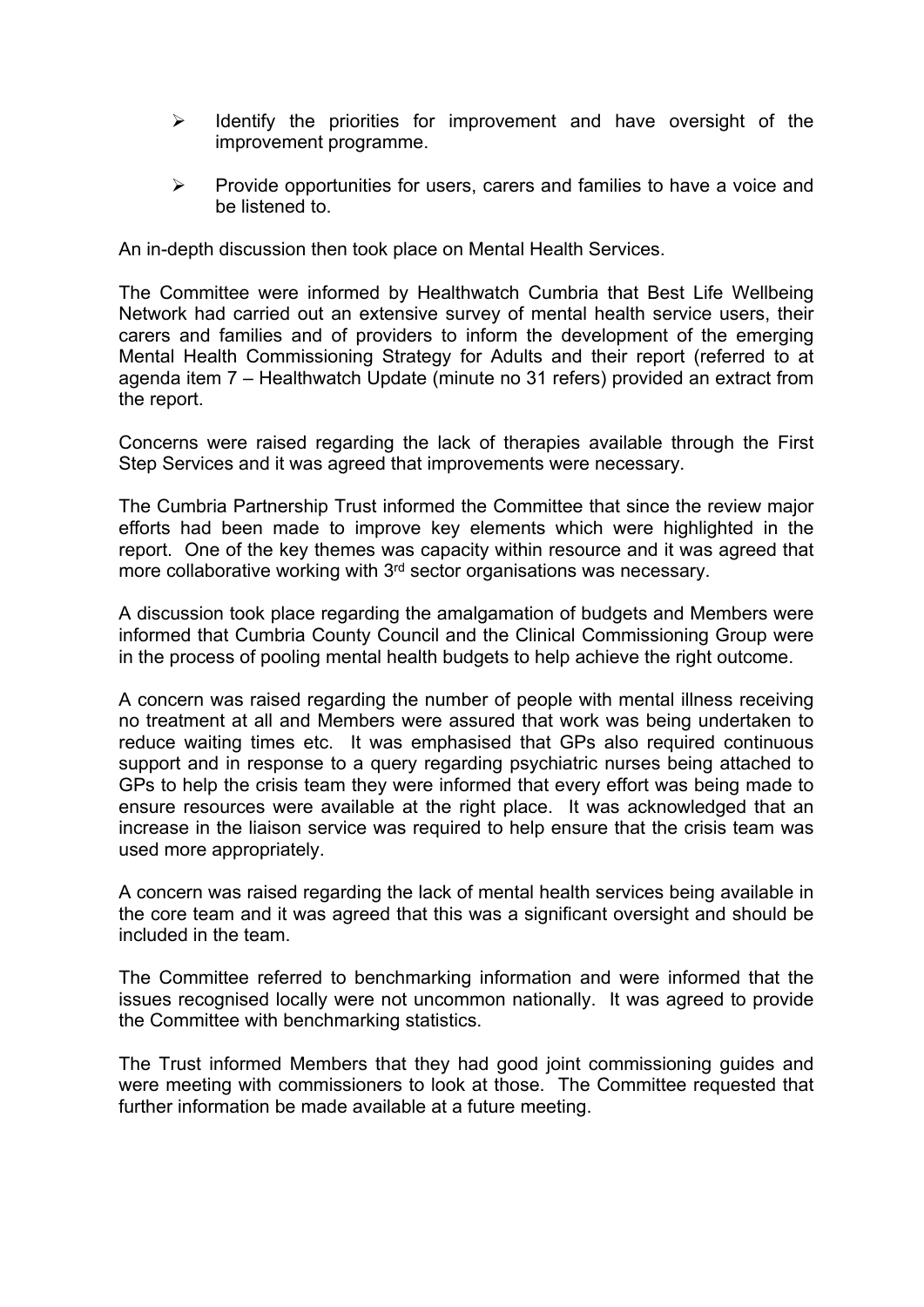In terms of next steps the Committee were informed that a large improvement effort was being taken forward with time and care being taken to plan with key objectives being to build on relationships in the future. The importance of focussing on a smaller number of objectives and delivering good services was more important that trying to do too many things altogether. The Trust were keen to ensure they were realistic with support for people on the ground.

The Clinical Commissioning Group informed Members that by the end of October 2014 NHS England would publish a '5 Year Future For You' which would include additional guidance and requirements regarding mental health services and would include guaranteed access to services and in particular timeframes.

The Committee discussed the recommendations which fundamentally brought everything together and it was agreed that collaboration and working together on the issues was essential. It was agreed that the task and finish group could be reconvened to look at specific issues.

**RESOLVED**, that

- (1) the report be noted;
- (2) the task and finish group be reconvened in late December/early January;
- (3) a member briefing for both county and district members be arranged in the future.

## **33 CUMBRIA CLINICAL COMMISSIONING GROUP UPDATE**

*(Mr P Rooney attended for this item of business).*

The Committee received a report covering the following issues:-

- $\triangleright$  Mental Health Strategy
- > Maternity Services
- > Together for a Healthier Future: North Cumbria
- Better Care Together: South Cumbria
- **▶ Community Services in Carlisle and Reiver House**
- The NHS Cumbria CCG performance framework

#### (a) **Mental Health Strategy**

Further to minute no 32 in summary, NHS Cumbria Clinical Commissioning Group had established a new Mental Health Partnership Board, working with Cumbria County Council, Cumbria Partnership NHS Foundation Trust, third sector organisations and patient and carer representatives to develop and deliver a comprehensive Mental Health Strategy which would be completed in November.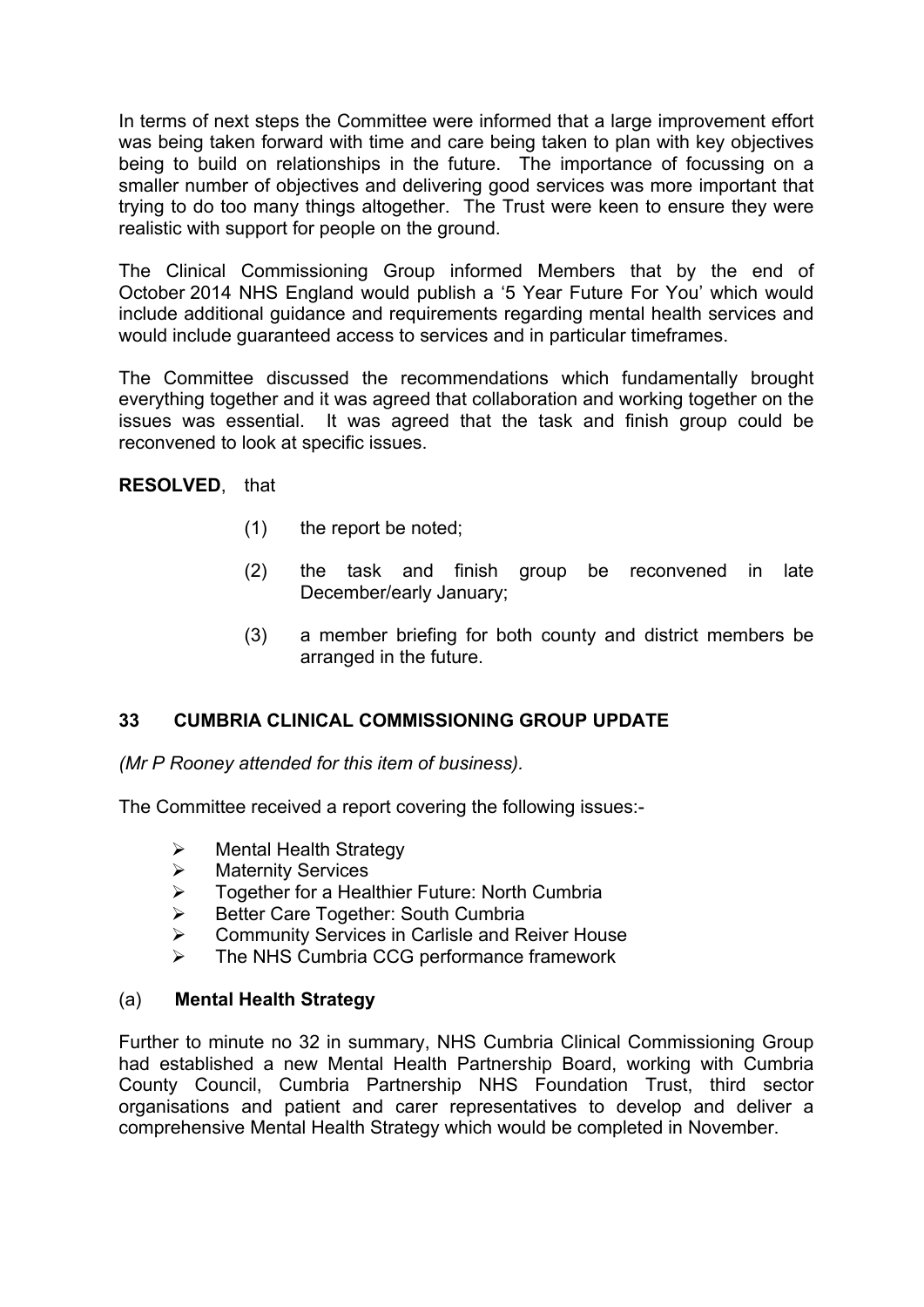### (b) **Maternity Services**

The Committee were informed that NHS Cumbria CCG and Lancashire North CCG had formally requested that the Royal College of Obstetricians and Gynaecologists undertake an independent review of the current configuration of maternity services across the Cumbria and Lancashire North area.

The aim of the independent review was to identify clinically sustainable service options for the delivery of obstetrics and gynaecology services for the women of Cumbria and Lancashire North, which took into full consideration the clinical interdependencies particularly in relation to anaesthetic cover, neonatal and paediatric services. It would be undertaken by a team of highly experienced clinicians, and led by Dr Tony Falconer, a former President of the Royal College of Obstetricians and Gynaecologists.

The Review Team would undertake a number of interviews with relevant clinicians, stakeholders and the Chair and Vice-Chair of the Cumbria Health Scrutiny Committee. Members requested that a copy of the terms of reference be made available to the Committee.

The Committee requested that the cost of the independent review be made available to the Chair and Scrutiny Manager.

Members raised their concerns regarding the lack of consultant-led maternity services and after the outcome of the independent review had been published the possibility of writing to the Secretary of State was discussed.

A query was raised as to the need for a review of maternity services in Cumbria as there was due to be a national review. It was explained that to-date the national review had not been confirmed, therefore, after identification by the Care Quality Commission of significant specific issues it had been agreed to carry out an independent survey in Cumbria.

#### (c) **Together for a Healthier Future**

The Committee were informed that the Together for a Health Future Programme Board had developed an outline strategy for north Cumbria, which was submitted to NHS England in conjunction with the Cumbria Local Health Economy Strategic Plan 2014–2019.

The Clinical Commissioning Group had requested the national Health Gateway Team to undertake a review of the Programme governance arrangements to check that they were fit for purpose before the next critical phase was entered into. The Review provided external challenge to the robustness of strategy, plans, programmes, risk management, communication activities and cost management. The next phase of the Programme was to develop more detailed implementation plans.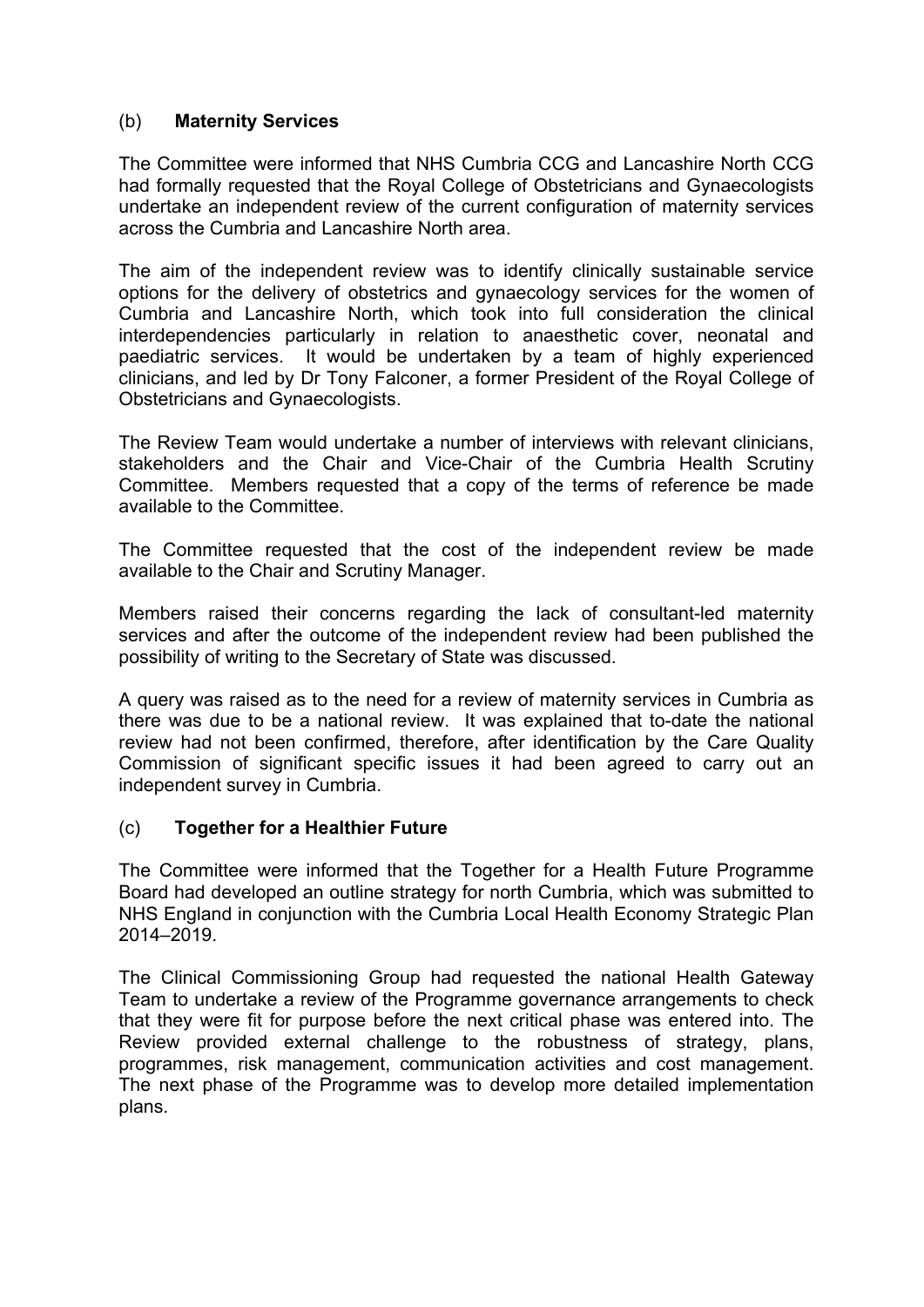The Programme Board had requested the Northern Region Clinical Senate to meet with local clinicians to discuss potential changes to the delivery of some specific high risk pathways. The Chair and Vice-Chair of the Health Scrutiny Committee had been invited to meet with the Clinical Senate as part of that review.

A full report would be provided to the Clinical Commissioning Group which would eventually be made available to the Cumbria Health Scrutiny Committee.

# (d) **Better Care Together**

The Committee were informed that the Better Care Together Strategy had been submitted to NHS England and Monitor at the end of June. There continued to be dialogue about areas that required further development and the funding sources available for upfront changes in services and transitional costs.

As a result, the programme had focussed on five major activities:

- Development of a 2 year Delivery plan;
- Development of a clear narrative to aid external stakeholder communication;
- Financial impact assessment of the proposed Strategy and sustainability issues;
- Development of the vision for hospital based services at the Trust's three sites;
- Development of the workforce change plans.

Further work had been undertaken to revise the narrative and to develop a public and patient stakeholder briefing and the revised narrative would be made available to the Joint Cumbria and Lancashire Scrutiny Committee before it was submitted to NHS England and Monitor. It was agreed to seek clarification as to when the document could be made available to the Cumbria Health Scrutiny Committee.

The Committee welcomed the performance report. A query was raised regarding the diagnostic six week wait standard and how confident the CCG were that ongoing improvements would continue. In response Members were informed that they were confident that suitable plans had been put in place that, if delivered, would produce a positive outcome but emphasised that they would be monitored and challenged accordingly.

A discussion took place regarding recruitment and a concern was raised regarding the number of fixed-term posts which the CCG agreed to investigate along with concerns raised regarding interim positions becoming permanent.

In conclusion the Chair thanked the CCG for an informative report and emphasised the need to ensure the Committee were consulted before the media.

**RESOLVED**, that

(1) the report be noted;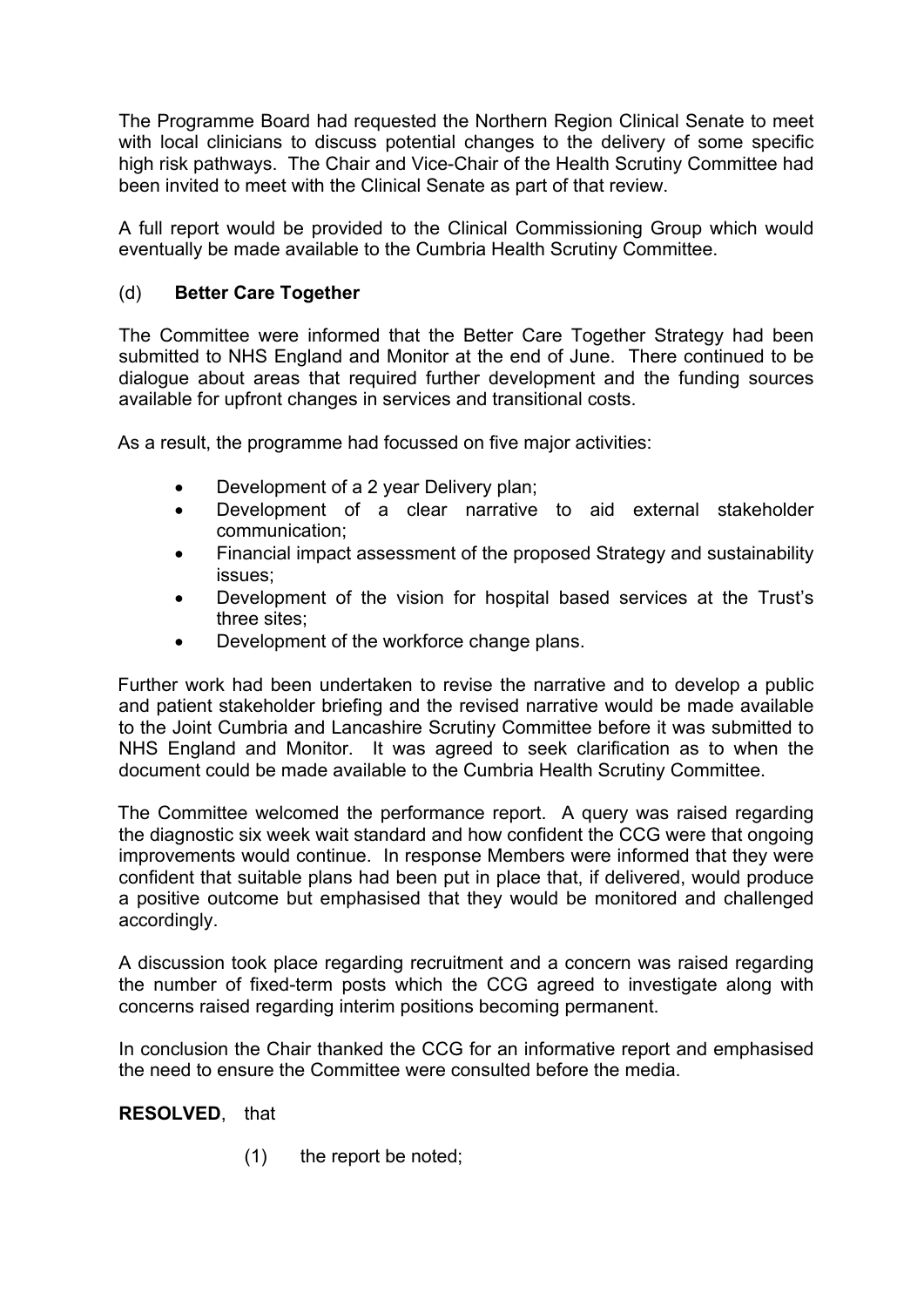(2) the Chair and Scrutiny Manager be provided with the cost of the maternity services independent review.

# **34 CARE QUALITY COMMISSION (CQC) UPDATE**

*(Ms S Sutton and Mr C Wilson attended for this item of business)*.

The Committee received an update from the Care Quality Commission.

### (a) **North Cumbria University Hospital Trust**

Members were informed that North Cumbria University Hospital Trust (NCUHT) were still in special measures but early signs were encouraging. A meeting had been scheduled with the NCUHT Executive Team to discuss their plan in detail and a decision would be made regarding both announced and unannounced follow-up inspections.

The CQC acknowledged that recruitment was an issue and explained that they were working closely with stakeholders to begin to address those matters. Concerns were raised regarding fixed-term contracts and the CQC agreed to raise this with the Trust.

Members explained that their main concerns were safety together with the transfer of patients between Carlisle and Whitehaven and the CQC agreed to raise those issues with the Trust.

In conclusion the CQC informed Members that if the Trust did come out of special measures they would still be closely monitored and expressed the importance of the Committee informing them of any concerns which they had. It was agreed that the Committee would write formally with their concerns.

#### (b) **University Hospitals of Morecambe Bay Foundation Trust**

The Committee were informed that the CQC were monitoring the University Hospitals of Morecambe Bay Foundation Trust (UHMBT) action plan together with NHS England and Monitor. It was explained that the CQC were happy with the Monitoring Board and were pleased with the strengthening of their governance arrangements. A further follow-up inspection would take place in the future.

The Committee raised their concerns regarding resources in UHMBT maternity units and it was explained that all locations had been assessed and an overall report would also take into account the concerns raised by Members.

#### (c) **General Issue**

The Committee raised their concerns at the increasing number of GPs mis-diagnosing cancer and it was agreed that a CQC colleague would attend a future meeting of the Committee to discuss this in more detail.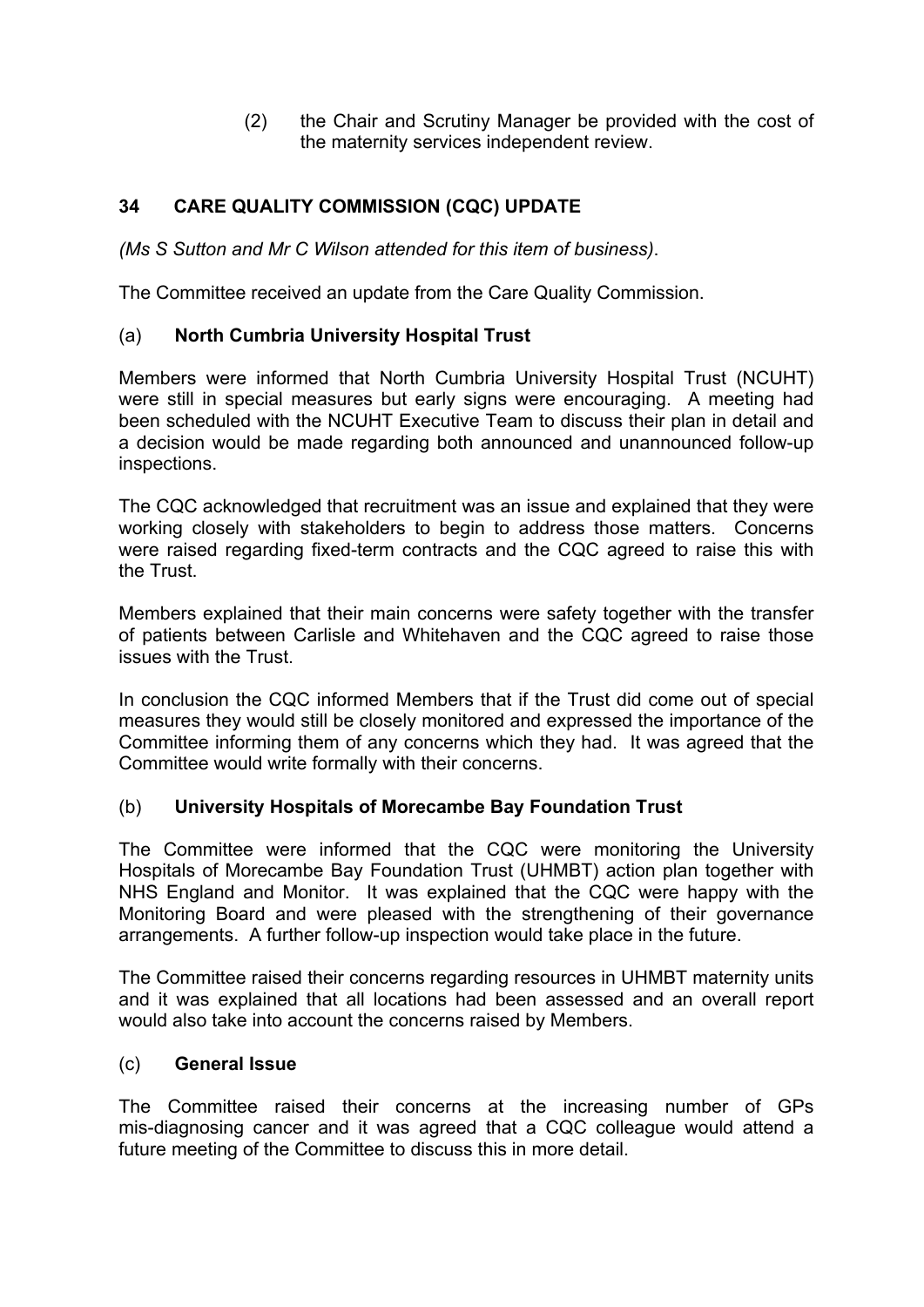#### **RESOLVED**, that the update be noted.

### **35 UNIVERSITY HOSPITALS OF MORECAMBE BAY FOUNDATION TRUST**

*(Mr P Woodford, Mr J Hutton and Mr P Jones attended for this item of business).*

The Committee received a report which provided on update on key areas at University Hospitals of Morecambe Bay NHS Foundation Trust together with a CQC Improvement Plan and Integrated Performance report.

### (1) **Governance and Quality**

The Committee welcomed a number of new appointments that had been made to the Trust Board including the newly appointed Chair, Pearse Butler, who would take up his new position in November 2014.

### (2) **Care Quality Commission (CQC) Improvement Plan**

Members were informed that the Trust had created a CQC Improvement Plan which, to a large degree, was a requirement of the special measures process. The Plan detailed the actions the Trust would undertake including timescales to address the findings of the CQC Hospital Inspection reports which were defined as 'must' or 'should' do items.

The Trust had also established an Improvement Board consisting of representatives from a wide range of external stakeholders which was designed to complement existing Trust and health economy structures.

A discussion took place regarding the Trust being put into special measures and the Committee were informed that some concerns had been addressed which included Ward 39 being moved temporarily into smaller single sexed wards with a dedicated ward manager and matron.

A Serious Incidents Requiring Investigation Panel had been established to investigate more serious incidents together with a panel which met on a weekly basis to look at trends of incidents. The Trust acknowledged that further improvements were still required but emphasised that significant improvements had been made.

In response to questions relating to re-inspection of the Trust following it going into special measures Members were informed that measures had been put in place to address concerns.

## (3) **Nursing and Midwifery Recruitment**

The Committee were informed that recruitment to the nursing and midwifery workforce remained one of the Trust's key strategic risks and had been the focus of intense activity over the course of the last 12 months. Since 2012/13 the Trust had invested around £5m into frontline staffing and by the end of 2014/15 it was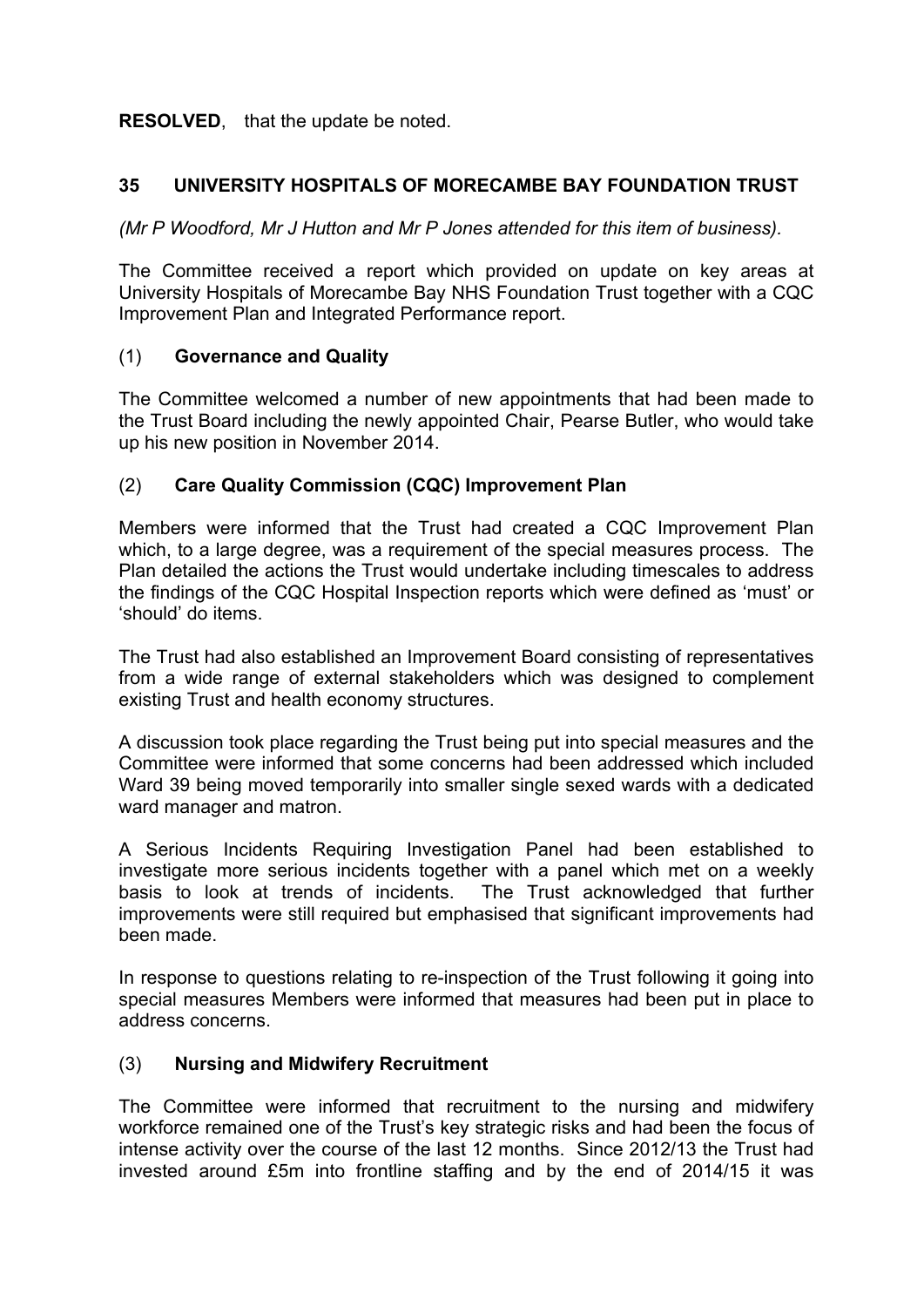anticipated that the Trust would have put around £8m into front line staffing since it started to rebuild the Trust in 2012.

## (4) **Nurse Staffing Levels**

The recruitment process had been successful with many areas fully staffed and for the consistence of care the Trust were replacing temporary staff with permanent appointments.

A discussion took place regarding international recruitment and it was explained that following strict testing and interviews 26 new qualified nurses were appointed to fill current vacancies.

## (5) **Operational Performance**

With reference to referral to treatment/18 weeks it was explained that during August and September a nationally mandated backlog clearance to treat the longest waiting patients had been in place. Planned performance was, therefore, below the 90% and 95% admitted and non-admitted national standards but they would be reapplied from 1 October 2014.

### (6) **Finance**

The Committee were informed that the Trust planned to incur a deficit of £18.988m this financial year after receiving commissioner support of £6m, however, the updated year end of forecast indicated the Trust could be £6m worse than planned.

The Trust would also incur further costs resulting from the recent CQC report, increasing nurse staffing levels to those recommended by the recently issued NICE guidance and the implementation of the Better Care Together strategy. The cash shortfall would therefore increase and cash support of £8m, in addition to the planned £13m, would be needed to allow the Trust to meet its financial commitments. It must also ensure that its CIP plans of £12.855m for 2014/15 were met in full.

It was explained that overspendings, particularly due to the use of agency medical, nursing and other staff, continued to be the main reason for the overspending. With safety as the priority, and a continued investment into front line staffing, the Trust would still be able to deliver £4.2m of savings to 31 August against a target of £4.7m.

## (7) **Integrated Performance Report**

The Committee discussed complaints and were informed that investments had been made in the complaints team which allowed for rigorous checks to be carried out. It was explained that resources had been put in place to deal with long-standing complaints but emphasised the difficulties in achieving the 25 day target when dealing with them.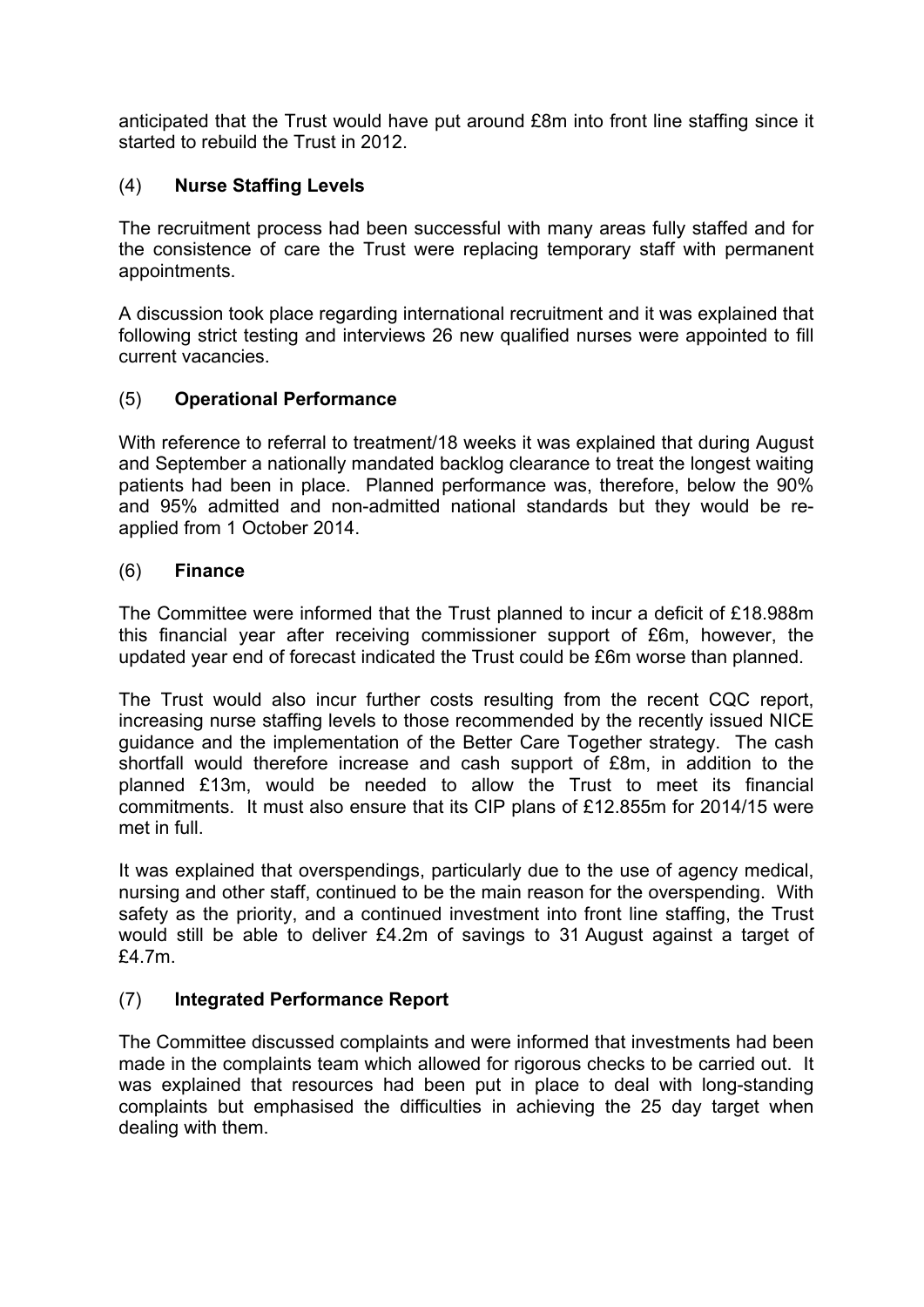The cancer waiting times were discussed and it was explained that long-term issues were being dealt with and confirmed it was anticipated that the 18 week target would be met by December 2014/January 2015.

The Chair thanked the Trust for their report and asked that the Committee's best wishes be passed on to George Nasmyth for the future.

**RESOLVED**, that the report be noted.

### **36 EDEN DISTRICT COUNCIL SCRUTINY REVIEW UPDATE**

The Committee considered a report on the Scrutiny Study of North West Ambulance Emergency Service in Eden District Coverage and Response Times undertaken by Eden District Council.

Members were informed that with the agreement of the County Council Eden District Council would look at health services in the district and it was decided to investigate the emergency ambulance service in the district.

The outcomes of the investigations included:-

- $\triangleright$  the ambulance crews themselves were caring and competent but concerns were raised about the pressures they were under;
- $\triangleright$  the current ambulance service data was designed to meet national response times rather that patient outcomes;
- $\triangleright$  response times in Eden district (and the rest of rural Cumbria) was significantly lower than urban areas and, therefore, affected outcomes;
- $\triangleright$  the current national commissioning arrangements did not suit rural areas such as Eden district or the rest of rural Cumbria;
- $\triangleright$  that NWAS proposed to make changes to the night time emergency ambulance cover in Cumbria and this would mean loss of the Penrith Rapid Response Vehicle (RRV) for five hours per night;
- $\geq$  a number of issues in the wider health organisation that impacted on the ambulance service such as hospital turnaround times, patients requiring specialist treatment at hospitals outside of the county and emergency calls made when patients could not see their GPs or Cumbria Health on Call - CHOCdocs' (out of hours GP service) quickly;
- $\triangleright$  Community First Responders were a key part of the Ambulance Service in Cumbria and especially in Eden district and should be treated in a similar fashion to the Mountain Rescue Service in terms of VAT exemption/compensation;